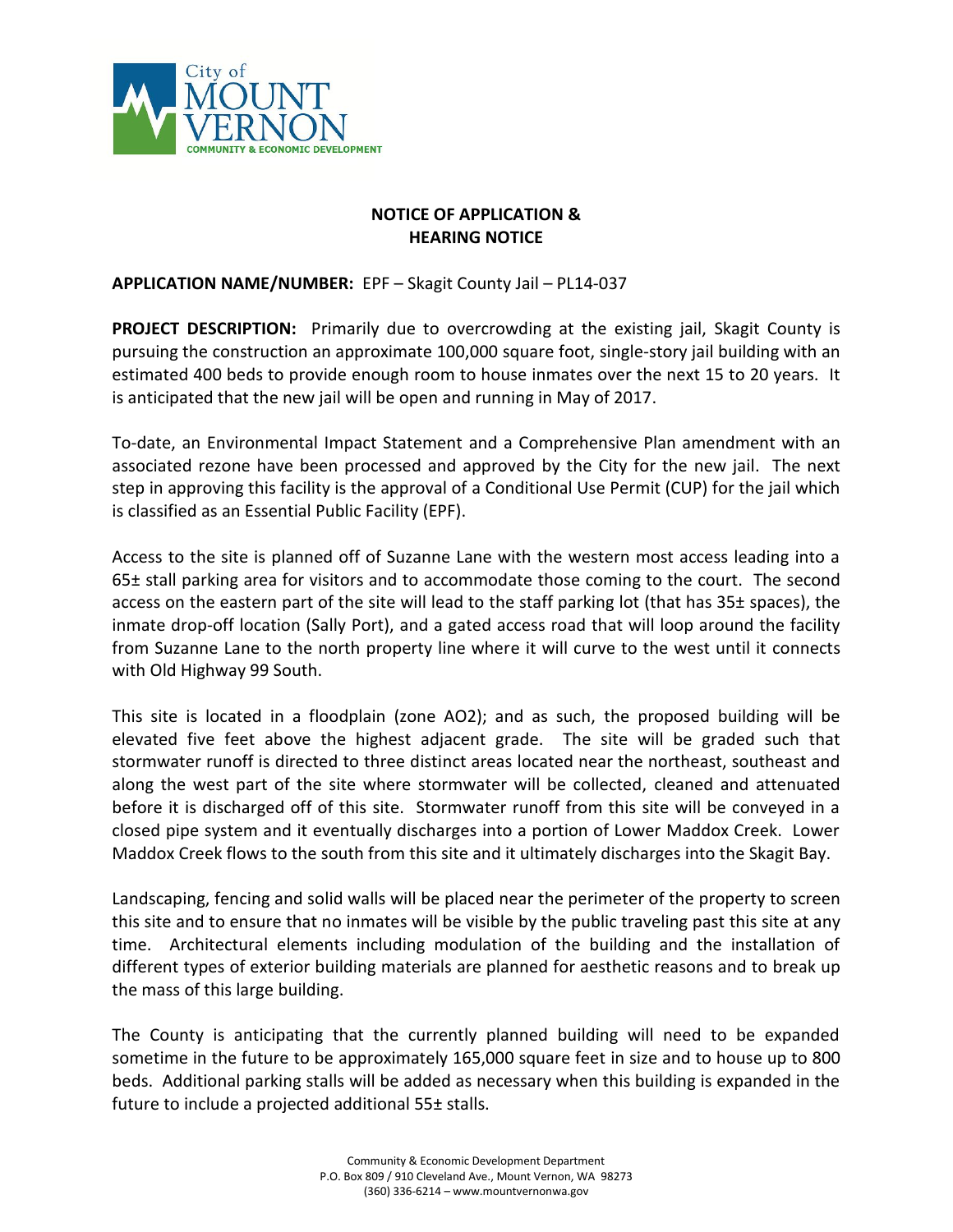**PROJECT LOCATION:** The approximate 10.4<sup>+</sup> acre site is bound by Old Highway 99 South to the west and industrial property to the east, industrial property to the north of the site, and Suzanne Lane to the south of the site. The Skagit County Assessor describes the subject site as parcels: P119262, P119263, P119265, P119267, and roughly half of P29546. All of the subject parcels are located within a portion of the NW ¼ of Section 32, Township 34 North, Range 04 East, W.M.

The site boundaries are generally depicted on the following map with the site identified in red:



Community & Economic Development Department P.O. Box 809 / 910 Cleveland Ave., Mount Vernon, WA 98273 (360) 336-6214 – www.mountvernonwa.gov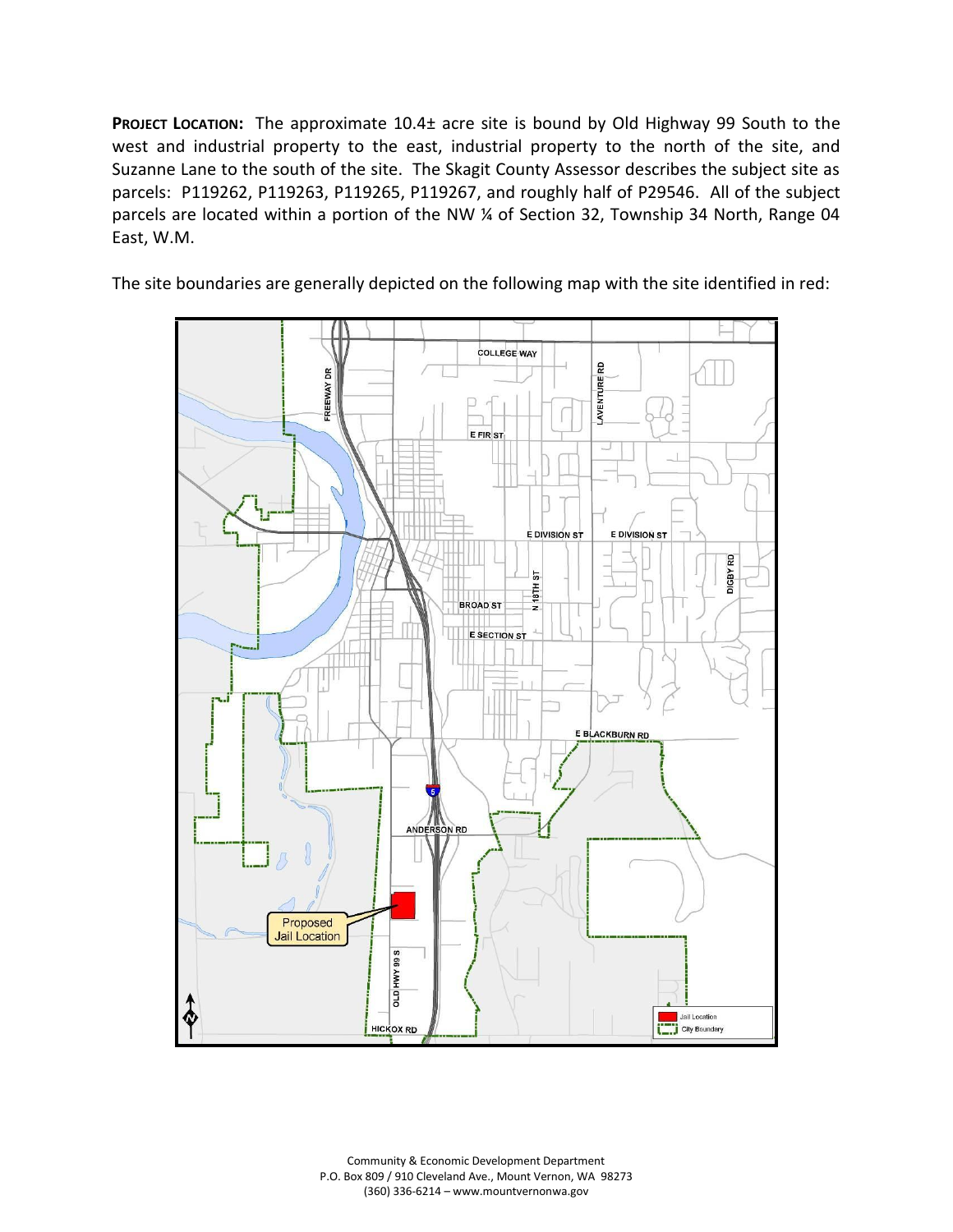| <b>OWNERSHIP:</b>                              |                                                                                                                                                                                                                                                                                                                                                                                                   |                                         |                                   |  |
|------------------------------------------------|---------------------------------------------------------------------------------------------------------------------------------------------------------------------------------------------------------------------------------------------------------------------------------------------------------------------------------------------------------------------------------------------------|-----------------------------------------|-----------------------------------|--|
| Old 99 LLC (Bart and Patty Smith)              |                                                                                                                                                                                                                                                                                                                                                                                                   | Parcel P29546, the northernmost parcel. |                                   |  |
| <b>COLCO LLC (Jim Coles)</b>                   |                                                                                                                                                                                                                                                                                                                                                                                                   | Parcels P119262, P119265, and P119267.  |                                   |  |
| Thomas A. Little                               |                                                                                                                                                                                                                                                                                                                                                                                                   | <b>Parcel P119263</b>                   |                                   |  |
| <b>APPLICANT:</b>                              |                                                                                                                                                                                                                                                                                                                                                                                                   |                                         |                                   |  |
| <b>Skagit County</b>                           |                                                                                                                                                                                                                                                                                                                                                                                                   | 3302 Oakes Ave, Anacortes, WA 98221     |                                   |  |
| Contact Person: Marc Estvold                   |                                                                                                                                                                                                                                                                                                                                                                                                   | (360) 770-3994                          |                                   |  |
| <b>EXISTING CONDITIONS:</b>                    |                                                                                                                                                                                                                                                                                                                                                                                                   |                                         |                                   |  |
| Comprehensive<br><b>Plan Designation:</b>      | Government Center (GC)                                                                                                                                                                                                                                                                                                                                                                            | Zoning:                                 | Public (P)                        |  |
| Floodplain:                                    | Yes, AO2 zone                                                                                                                                                                                                                                                                                                                                                                                     | <b>Wetlands or</b><br><b>Streams:</b>   | None on-site                      |  |
| <b>Existing Uses:</b>                          | Approximate south half of the overall area is undeveloped. The remaining<br>northern portion of the area is comprised of a truck fueling station with food<br>mart, parking lots, and other accessory buildings. The approximate site<br>boundaries are outlined on the aerial map below:<br>Old Highway<br>P119262<br>P119267<br>P119265<br>P119263<br><b>Suzanne Lane</b><br><b>PERMITTING:</b> |                                         |                                   |  |
| Fill & Grade, Right-of-Way,                    |                                                                                                                                                                                                                                                                                                                                                                                                   |                                         |                                   |  |
| <b>Requested Permits:</b>                      | <b>Conditional Use Permit</b>                                                                                                                                                                                                                                                                                                                                                                     | <b>Additional</b>                       | Boundary Line Adjustment,         |  |
|                                                | for an Essential Public                                                                                                                                                                                                                                                                                                                                                                           | <b>Permits</b>                          | Easement extinguished/created,    |  |
|                                                | Facility.                                                                                                                                                                                                                                                                                                                                                                                         | Needed:                                 | Building Permit, Sign Permit, and |  |
|                                                |                                                                                                                                                                                                                                                                                                                                                                                                   |                                         | Site Plan Approval.               |  |
| <b>Application Date:</b><br>(Counter Complete) | June 24, 2014                                                                                                                                                                                                                                                                                                                                                                                     | <b>Technically</b><br>Complete:         | June 26, 2014                     |  |